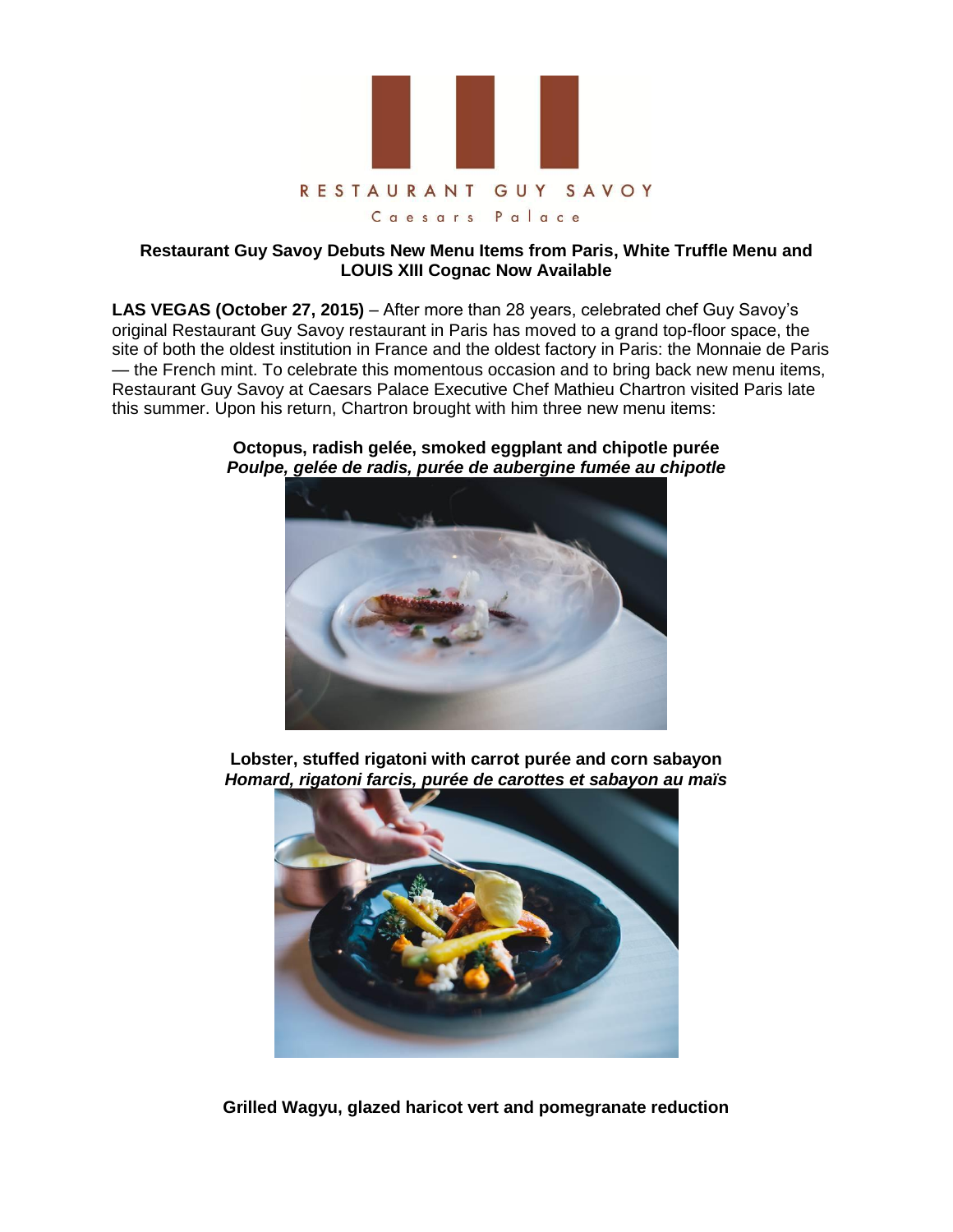*Wagyu Japonaise grillé, haricot verts et réduction de jus de grenade* 



In addition to the new menu items, white truffle season is here, and there is no better way to indulge than with the perfectly crafted menu offerings now available at Restaurant Guy Savoy at Caesars Palace. Widely known as Chef Savoy's favorite season, diners will be delighted by the choice of either a lavish six-course prix fixe menu priced at \$430 per person or a la carte items highlighting the complex flavors of the celebrated white truffle.

The **White Truffle Menu** begins with scallops prepared two ways: carpaccio with salsify chestnut pana-cotta and roasted scallop in its own shell. A delightful pumpkin soup follows, served with poached egg and white truffles. For the third course guests are treated to the rich alba white truffle risotto, followed by a main course of roasted guinea hen, vegetable canon with wild mushrooms and stuffed endives and potato gelée, topped with white truffle shavings. The menu ends with brie white truffle, quince and apple followed by Restaurant Guy Savoy favorite, Mont Blanc. White truffle enthusiasts will not want to miss out on this seasonal menu available. Items are also available a la carte for guests wishing to sample one or two of the offerings.





Restaurant Guy Savoy's Cognac Lounge continues its elite tradition as the newest addition to the **Remy Martin LOUIS XIII Fortress** program. Each decanter takes more than four generations of cellar masters to craft, bottling more than one century's worth of perfection. An explosion of floral, spice, fruit, wood and nut dimensions, LOUIS XIII cognac has unparalleled complexity and a lasting finish.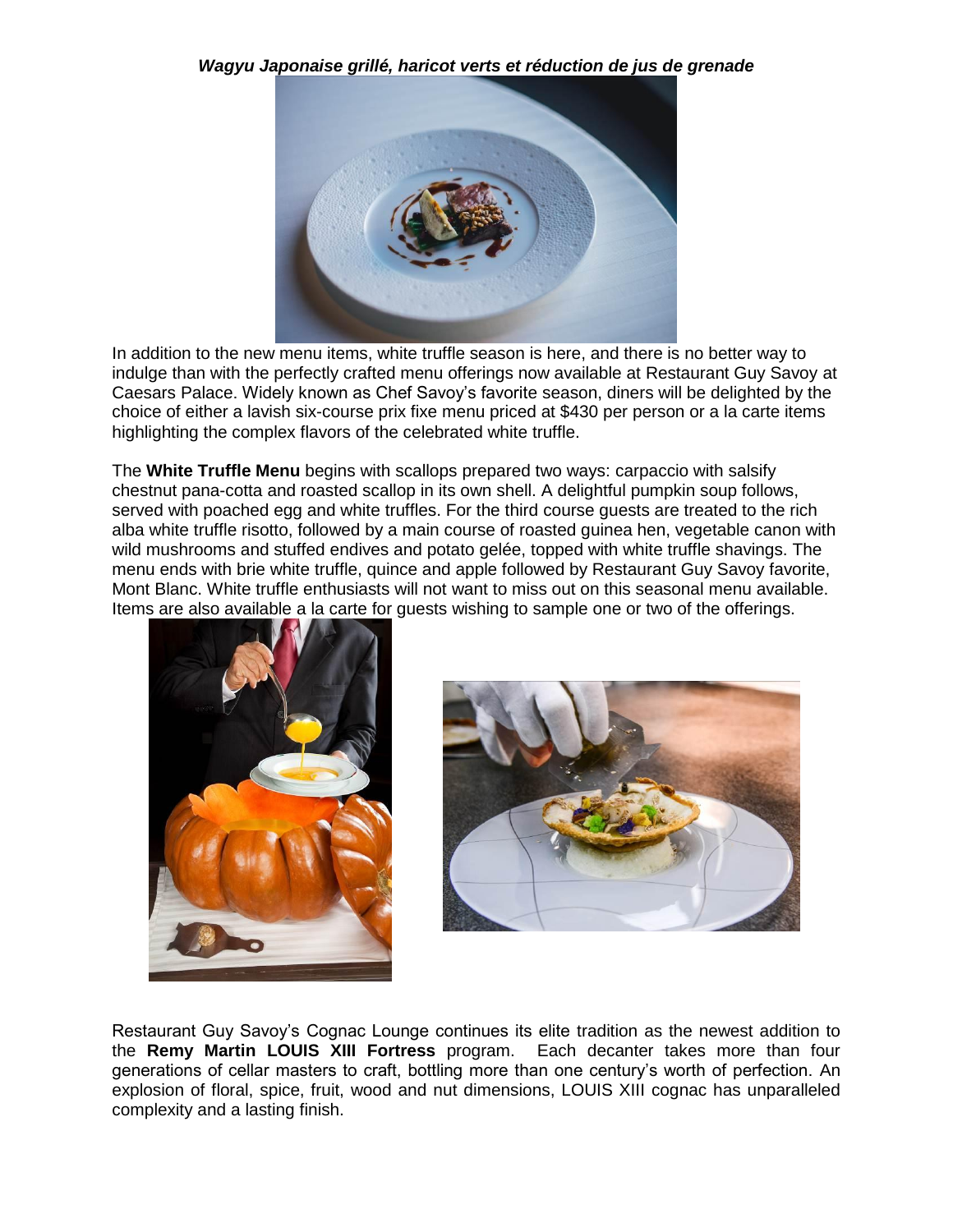A piece of art, the beautiful decanter is a replica of the original flask discovered on the site of the battle of Jarnac. It's curved shape and embellishments reflect both power and elegance. Each decanter and bottle stopper is individually numbered.



Beyond the restaurant's traditional menu offerings, don't miss out on a rare opportunity as Restaurant Guy Savoy hosts its first **"Sense…ational" Dinner**, a sensory journey curated by food engineer Veronique Anastasie on **Wednesday, November 18 at 6:30 p.m.** The dinner will be a one of a kind experience focusing on all five senses and includes six courses with wine & champagne pairings, as well as a tasting of the world renowned LOUIS XIII cognac for \$475 including tax & gratuity. **To make a reservation, please call 702-731-7967 or email [ilegchilina@caesars.com](mailto:ilegchilina@caesars.com)**

Restaurant Guy Savoy at Caesars Palace is open 5:30 to 9:30 p.m. Wednesday to Sunday. For information or to make reservations, call (702)731-7286.

## **About Restaurant Guy Savoy**

Caesars Palace welcomed Michelin three-star French chef Guy Savoy in May 2006 to its Augustus Tower, making this the famed chef's sole U.S. restaurant. His coveted three Michelin stars are widely recognized as the pinnacle in culinary achievement. In 1997, he was honored with a "Guy Savoy" entry in the prestigious Larousse encyclopedia. In 2000 he received the Legion d' Honneur – his country's highest honor – from the French Minister of Agriculture, and, in 2009, was named "Officier" of the Legion d'Honneur. In 2002 Savoy was awarded his third Michelin star and voted "Chef of the Year" by his French peers. Since opening in May 2006, the Caesars Palace restaurant has received widespread critical acclaim including *Esquire*'s "Best New Restaurants," and Gayot's "Top 40 Restaurants in the U.S." It earned 3 -1/2 stars from the *Los Angeles Times* while *Newsweek International* called it "the best restaurant in Las Vegas, and one of the finest anywhere." Restaurant Guy Savoy has also been awarded multiple *Forbes* Five Star Awards, *Wine Spectator's* "Grand Award of Excellence," *Eater Vegas'* "Essential Las Vegas Restaurant," and was rated one of the "15 Best Restaurants in Las Vegas" by *The Daily Meal.* In addition to exquisite menu offerings, Restaurant Guy Savoy is home to Las Vegas' first Cognac Lounge, as well as the only Krug Chef's Table in the United States.